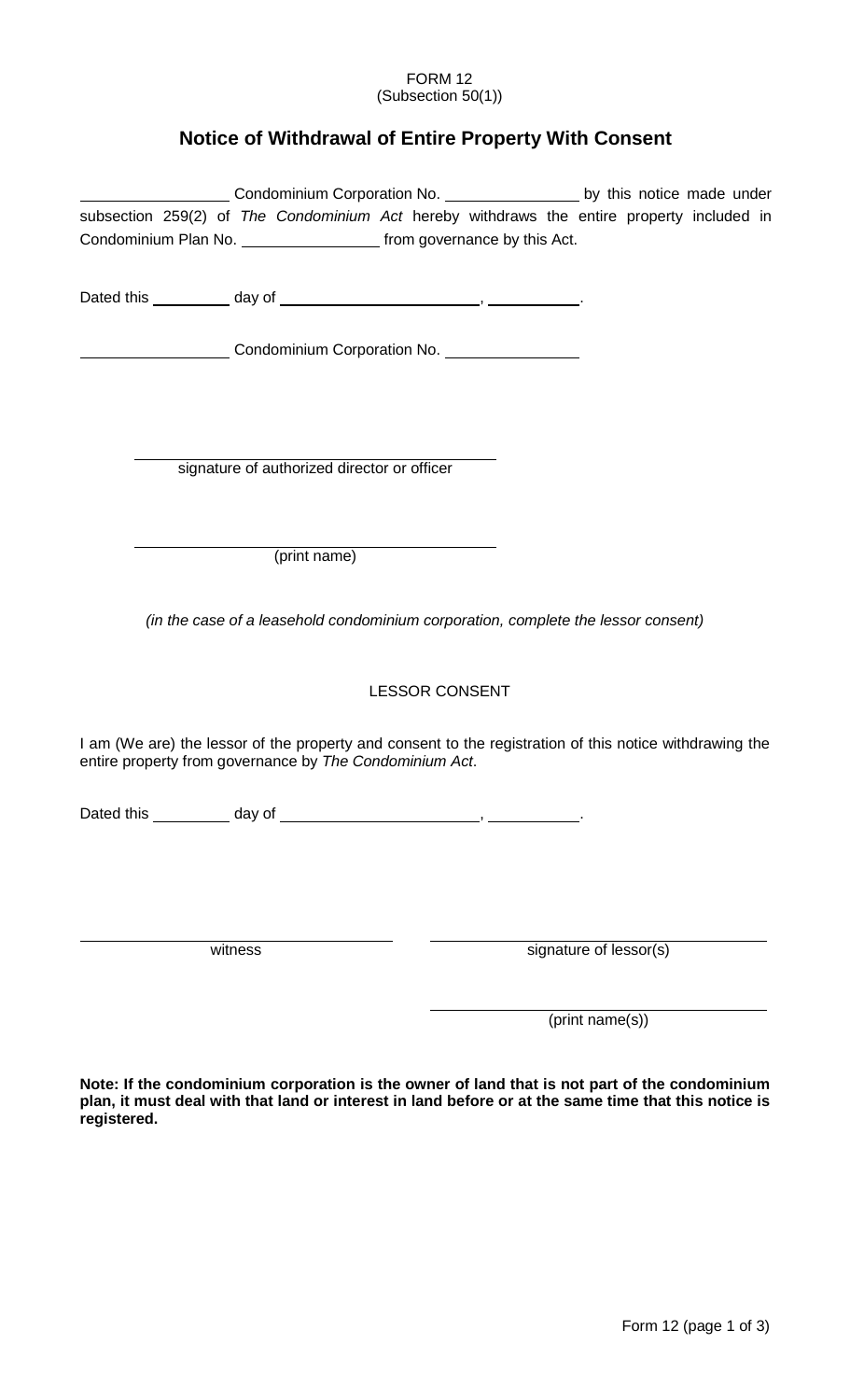## **Statutory Declaration for Notice of Withdrawal of Entire Property with Consent**

|    | the                         |  | (insert title of director/officer) |  |
|----|-----------------------------|--|------------------------------------|--|
| 0f | Condominium Corporation No. |  | do solemnly declare that           |  |

(*delete inapplicable statements*)

1. The withdrawal of the entire property from governance by *The Condominium Act* was consented to in writing by each unit owner.

**OR**

- 2. The withdrawal of the entire property from governance by *The Condominium Act* was presented at a general meeting of unit owners and was consented to in writing, at that meeting or within 180 days after that meeting,
	- (a) if the meeting is held
		- (i) before the condominium corporation's turn-over meeting, or
		- (ii) while the declarant owns a majority of the voting rights in the condominium corporation,

by unit owners, other than the declarant, who hold the specified percentage of the voting rights in the corporation held by such unit owners; or

(b) by unit owners who hold the specified percentage of the voting rights in the condominium corporation.

I make this solemn declaration conscientiously believing it to be true, and knowing that it is of the same force and effect as if made under oath.

Declared before me at the ) of \_\_\_\_\_\_\_\_\_\_\_\_\_\_\_, in the Province of Manitoba, ) this \_\_\_\_\_ day of \_\_\_\_\_\_\_\_\_\_\_\_\_\_\_\_\_\_\_\_\_\_, \_\_\_\_\_\_\_\_\_\_\_. )

signature

A Notary Public in and for the Province of Manitoba A Commissioner for Oaths in and for the Province of Manitoba My Commission expires:

**Note:** "specified percentage", in relation to a requirement in *The Condominium Act* for the written consent of unit owners for any matter, means 80% or, if a greater percentage is specified in the declaration for that matter, that percentage specified in the declaration.